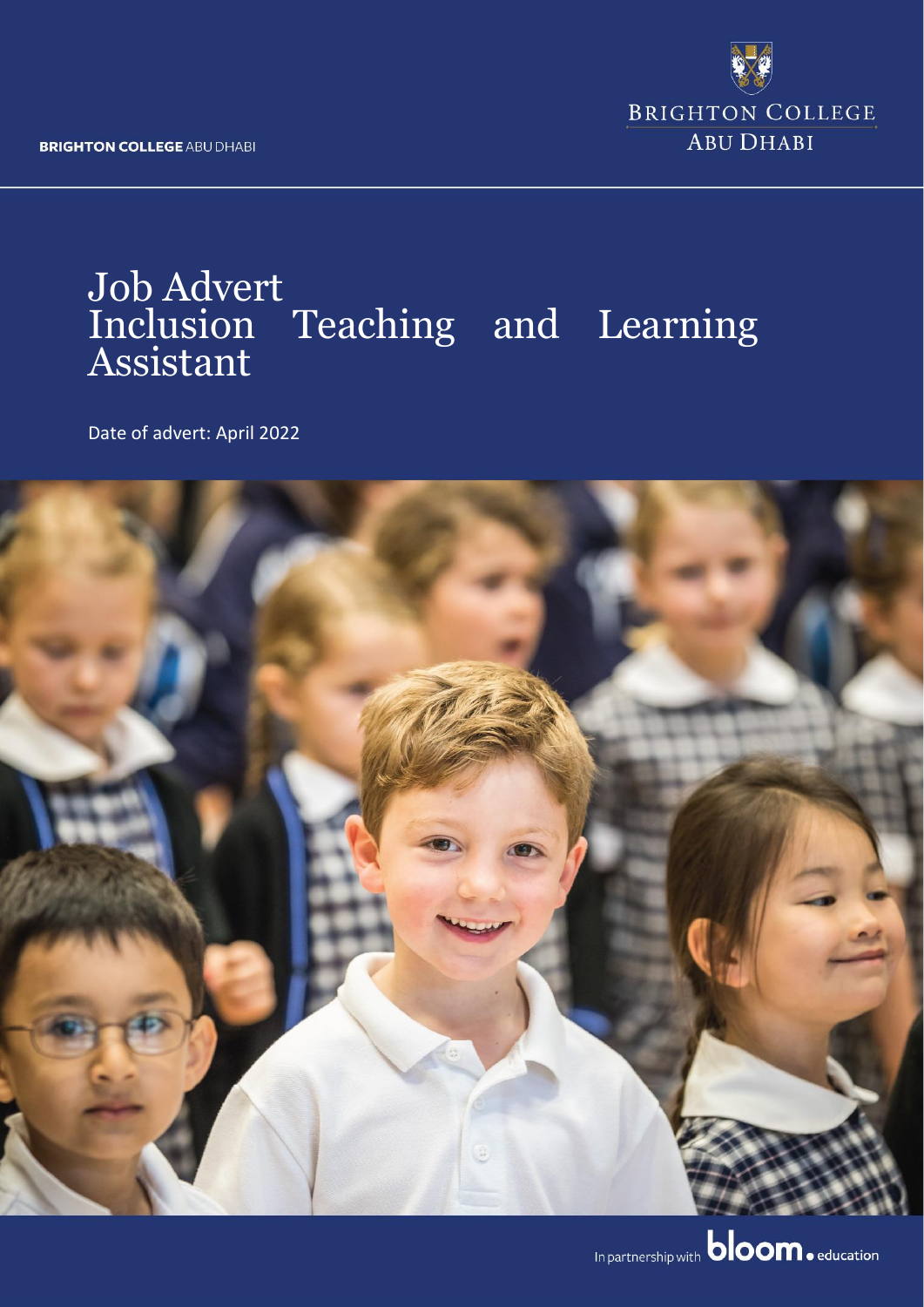

# **Brighton College Abu Dhabi wishes to recruit an Inclusion Teaching and Learning Assistant**

# **An outline of the role**

To support pupils across the College with additional EAL and SEND learning needs, promoting their access to the curriculum and enabling them to make progress in line with their ability. The knowledge and awareness of inclusive approaches to education is fundamental, as is an understanding of a range of Special Educational Needs and how to engage learners for whom English is an Additional Language (EAL).



Inclusion TLAs are responsible for working collaboratively and communicating effectively with department members and Class or Subject teachers to ensure the needs of the pupils are met. The successful candidate will have a good understanding of how to support learning and also how to relate to pupils of all ages to engage them in their learning. All TLAs are responsible for sharing good practice and for taking the initiative to maintain their continuing professional development through further training.

# **The College**

Brighton College Abu Dhabi is a leading Independent-style British International School in the United Arab Emirates. With a prime location on Abu Dhabi Island and a purpose built state of the art campus, which is nearing its seventh anniversary, the school is heavily oversubscribed across many year groups. It is a vibrant, busy and fulfilling place to work, but one where every staff member is expected to 'give their all'. The school is a high achieving British Curriculum school from FS1 to year 13. Outstanding teaching ensures we deliver a rich and varied curriculum in an inspiring, innovative and memorable way.

# **Personal Skills**

- Ability to show initiative when supporting pupils in class
- Have excellent verbal and written communication skills
- Develop positive, supportive relationships with pupils and teachers
- Promote pupil achievement through the use of differentiated strategies to support learning
- Have an understanding of a range of Special Educational Needs and Disabilities
- Understand and demonstrate the ability to engage learners of other languages
- Be computer literate and competent in a range of Microsoft and web-based programs
- Flexible and adaptable to the varied demands of working in a premier school
- Proactive in all aspects of College life through participation and support
- Reliable and respectful at all times
- Able to present a professional image in line with the high expectations of Brighton College
- Maintain the highest degree of discretion and confidentiality